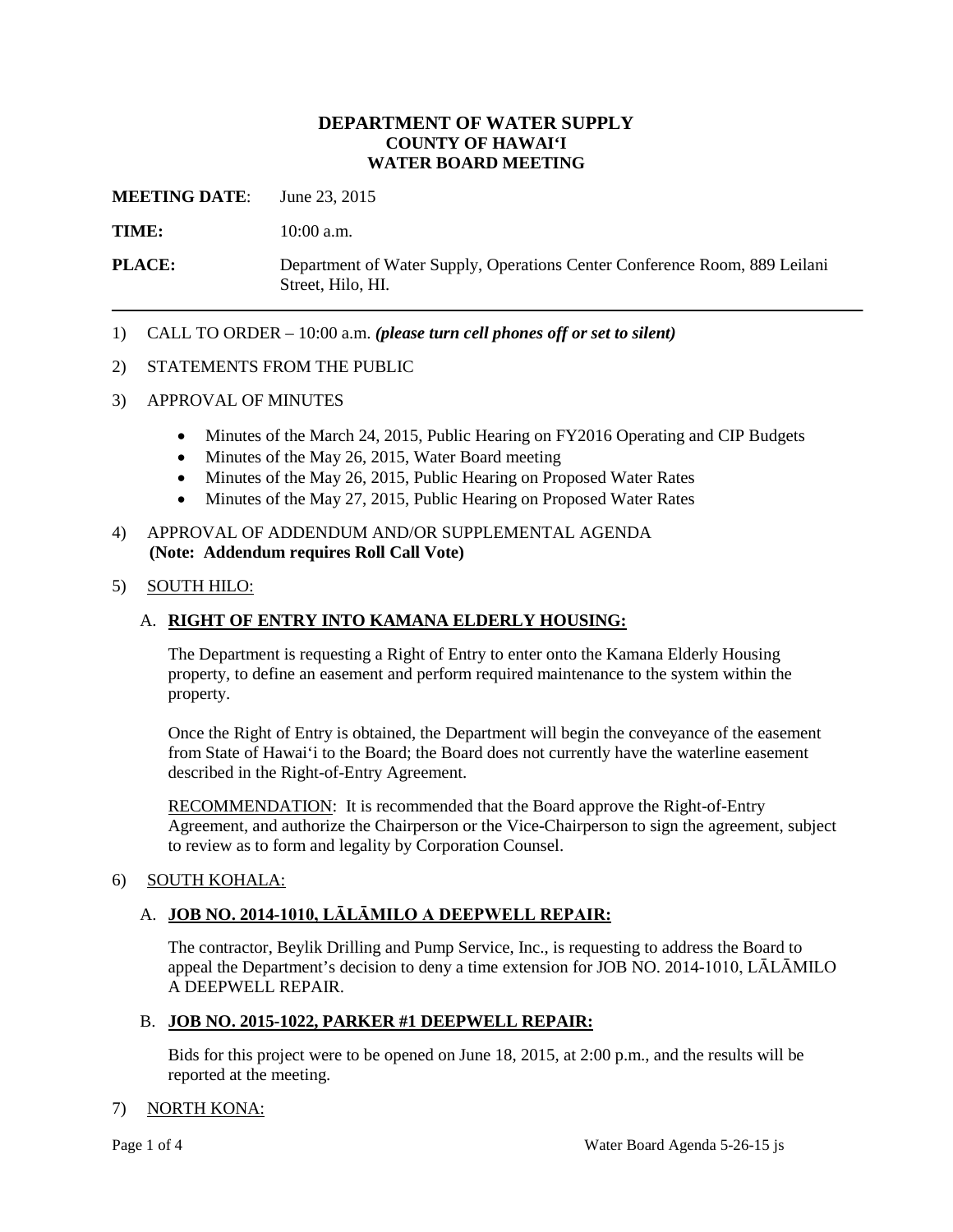# A. **QUEEN KA'AHUMANU HIGHWAY WIDENING PROJECT—PHASE 2: MEMORANDUM OF UNDERSTANDING (MOU):**

State Department of Transportation, Highways Division staff will explain a proposed cost increase, and offer a status update on the above project. For discussion and possible action.

## 8) MISCELLANEOUS:

## A. **DEDICATIONS:**

The Department has received the following document for action by the Water Board. The water system has been constructed in accordance with the Department's standards and is in acceptable condition for dedication.

## **1. GRANT OF EASEMENT**

(For Roadway Purposes) Grantors: Robert Mark Stanga and Janice Marie Stanga Tax Map Key: (3) 3-6-003: 003 portion

RECOMMENDATION: It is recommended that the Water Board accepts this document subject to the approval of the Corporation Counsel, and that either the Chairman or the Vice-Chairman be authorized to sign the document.

## B. **ADOPTION OF WATER RATES FOR THE DEPARTMENT OF WATER SUPPLY:**

 adequately fund operations and capital improvements. The consulting firm of Brown & Caldwell was contracted to propose water rates for the Department for the five-year period of Fiscal Year 2016 through Fiscal Year 2020, in order to

A presentation of these rates was made to the Board by Brown & Caldwell on March 24, 2015. Rate increases of 3% in FY2016, 4% in FY2017, 5% in FY2018, 5% in FY2019, and 5% in FY2020, were proposed.

Public hearings on these proposed rate increases were held in Kona on May 26, 2015, and in Hilo on May 27, 2015.

RECOMMENDATION: It is recommended that the Board adopt the five-year rate increases proposed by Brown & Caldwell, to begin July 1, 2015.

## C. **PETITION FOR DECLARATORY RULING from Richard Santiago regarding Account Nos. 005-72016200-11 AND 005-76099420-10**

## D. **UPDATE RE: NATIONAL PARKS SERVICE'S PETITION TO DESIGNATE KEAUHOU AQUIFER AS A GROUND WATER MANAGEMENT AREA:**

For discussion and possible action.

## E. **EXECUTIVE SESSION RE: NATIONAL PARKS SERVICE'S PETITION TO DESIGNATE KEAUHOU AQUIFER AS A GROUND WATER MANAGEMENT AREA:**

 Hawai'i Revised Statutes, Sections 92-4, 92-5(a)(2), to discuss mediation as directed by the Commission on Water Resource Management regarding the National Park Service's petition to designate Keauhou Aquifer as a Ground Water Management Area, and for the purpose of The Water Board anticipates convening an executive meeting, closed to the public, pursuant to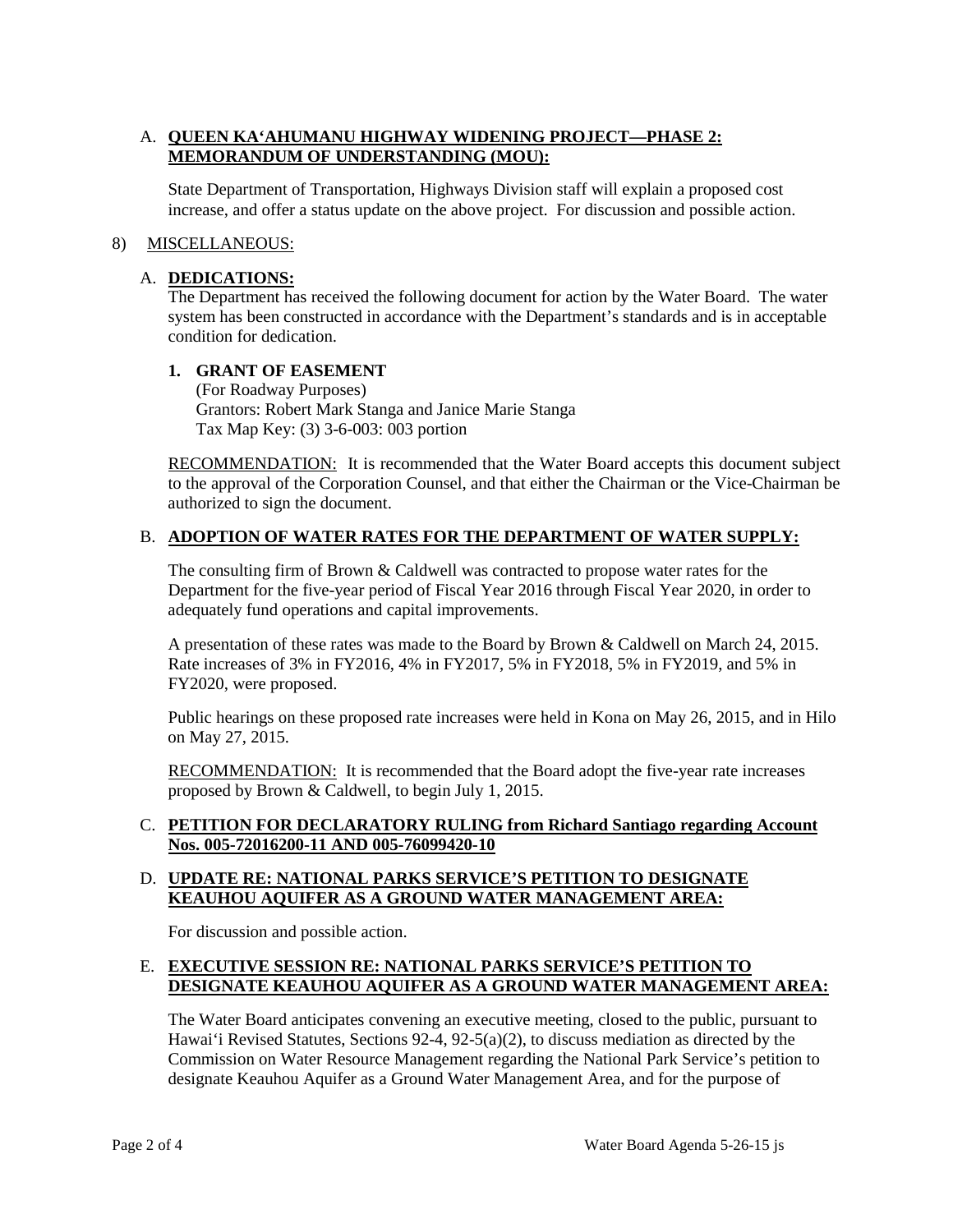consulting with the Water Board's attorney on questions and issues pertaining to the Water Board's powers, duties, privileges, immunities and liabilities.

## F. DISCUSSION OF AMENDING RULES AND REGULATIONS REGARDING PLACING **RESPONSIBILITY WITH PROPERTY OWNERS FOR TENANTS' DELINQUENT BILLS:**

(*This Item was deferred from the May 26, 2015, Board meeting.)* 

 Sub-Committee to report on proposed amendments to the Rules and Regulations regarding placing responsibility with property owners for tenants' delinquent bills, with discussion.

## G. **MONTHLY PROGRESS REPORT**:

Submission of Progress Report of Projects by the Department. Department personnel will be available to respond to questions by the Board regarding the status/progress of any project.

## H. **REVIEW OF MONTHLY FINANCIAL STATEMENTS:**

 Submission of financial statements and information relating to the financial status of the relating to the financial status of the Department. Department. Department personnel will be available to respond to questions by the Board

# I. **MANAGER-CHIEF ENGINEER'S REPORT:**

The Manager-Chief Engineer will provide an update or status on the following:

- 1) Public Information and Education Specialist Update
- 2) Recognition of Service Retirement
- 3) Manager-Chief Engineer Farewell Statement

# J. **CHAIRPERSON'S REPORT:**

Chairperson to report on matters of interest to the Board.

## 9) ADOPTION OF PROPOSED FINDINGS OF FACT, CONCLUSIONS OF LAW AND DECISION AND ORDER FOR 5-26-15 CONTESTED CASE HEARING REGARDING WATER SERVICE ACCOUNT NUMBER 86530820-10 (TMK 7-8-017:020), (In the Matter of the Appeal of Raymond and Victoria Kalman):

The above Contested Case Hearing took place on May 26, 2015, in accordance with Chapter 91 of the Hawai'i Revised Statutes and Rule 2-5 of the Rules and Regulations of the Department of Water Supply.

Review and adopt the Findings of Fact, Conclusions of Law and Decision and Order.

## 10) EXECUTIVE SESSION RE: INTERVIEWS OF APPLICANTS FOR THE POSITION OF MANAGER-CHIEF ENGINEER OF THE DEPARTMENT OF WATER SUPPLY:

 The Water Board will interview the following applicants for the position of Manager-Chief Engineer of the Department of Water Supply:

- David Craddick
- Christopher Laude
- Keith Okamoto